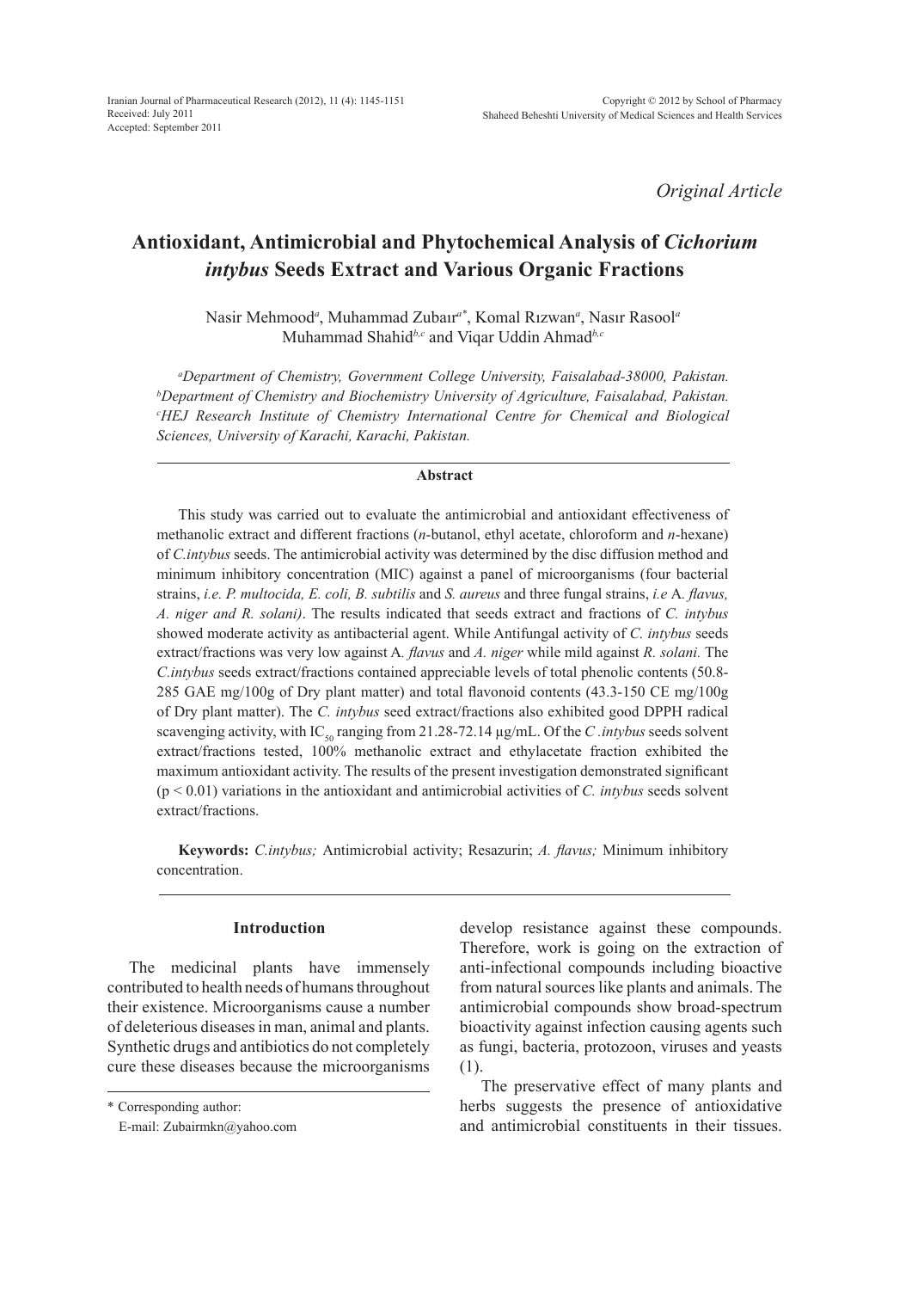Recently, interest has increased considerably in finding naturally occurring antioxidants for use in foods or medicinal materials to replace synthetic antioxidants, which are being restricted due to their carcinogenicity.

Therefore, it is of great interest to carry out a screening of the plants in order to validate their use in folk medicine and to reveal the active principle by isolation and characterisation of their constituents. The experimental plant Chicory (*Cichorium intybus* L.) belongs to family Asteraceae and it is a small aromatic biennial or perennial herb. It grows as a wild plant on roadsides in its native Europe, and in North America and Australia, where it has become naturalized. It is variously used as a tonic and appetite stimulant, and as a treatment for gallstones, gastro-enteritis, sinus problems cuts and brusises. Chicory is well known for its toxicity to internal parasites.

Heimler *et al*. (2) reported the conventionally and biodynamically grown chicory (*Cichorium intybus)* for its polyphenol content and antiradical activity. HPLC/DAD/Ms analysis identified five hydroxycinnamic acids and eight flavonoids (quercetin, kaempferol, luteolin and apigenin glycosides) *in c.intybus* plant. Norbeak *et al*. (3) reported the anthocyanins from flowers of *Cichorium intybus*.

## **Experimental**

## *Plant material*

Seeds of the selected medicinal plant *Cichorium intybus* were purchased from the local market of Faisalabad and identified from the Department of botany University of Agricultural Faisalabad, Pakistan.

## *Preparation of extract and fractions*

Three Kg seeds of *C. intybus* were powdered and stored in the clean container. In the weighed amount of powdered seeds the measured amount of 100% methanol ( $2 \times 15$ ) L) was added and kept for 4-5 days at room temperature. The solvent was then removed using rotary evaporator. Extract (300 g) became viscous, was dried on water bath and then stored at  $-4$  °C. The process was repeated three times with intervals of four days. The

methanolic extract was dissolved in distilled water and fractionation was done using different polarity based solvents and obtained successively *n*-hexane (125 g), chloroform (60 g) ethylacetate (55 g), and *n*-butanol (40 g) fractions.

## *Phytochemical analysis*

Phytochemical screening of the extracts was carried out according to the methods described by Trease and Evans (4) for the detection of active components like saponins, tannins, alkaloids, steroids, flavonoids, Anthraquinones.

# *Antimicrobial assay of plant extracts and different fractions*

# *Microbial strains*

The methanolic extract and its different fractions were individually tested against a panel of microorganisms, including four bacteria, *Escherichia coli, Bacillus subtilis*, *Staphylococcus aureus* and *Pasturella multocida*  and three pathogenic fungi, *Aspergillus niger, Aspergillus flavus* and *Rhizopus solani.* The pure bacterial and fungal strains were obtained from the Biological Division of the Nuclear Institute for Agriculture and Biology (NIAB), Faisalabad, Pakistan. The purity and identity of the strains were verified by the Department of Veterinary Microbiology, University of Agriculture, Faisalabad, Pakistan. Bacterial strains were cultured overnight at 37°C in nutrient agar (Oxoid, Hampshire, UK) while fungal strains were cultured overnight at 28°C using potato dextrose agar (Oxoid).

## *Disc diffusion method*

The antimicrobial activity of the *C. intybus* seeds extract and its different fractions was determined by the disc diffusion method (5). The discs (6 mm in diameter) were impregnated with 10 mg/mL extract/fractions (100 μL/disc) placed on the inoculated agar. Extract/fractions were dissolved in 10% sterile dimethyl sulfoxide. Rifampcin (100 μL/disc) (Oxoid) and Fluconazole (100 μL/disc) (Oxoid) were used as positive control for bacteria and fungi, respectively. Disc without samples was used as a negative control. Antimicrobial activity was evaluated by measuring the inhibition zone.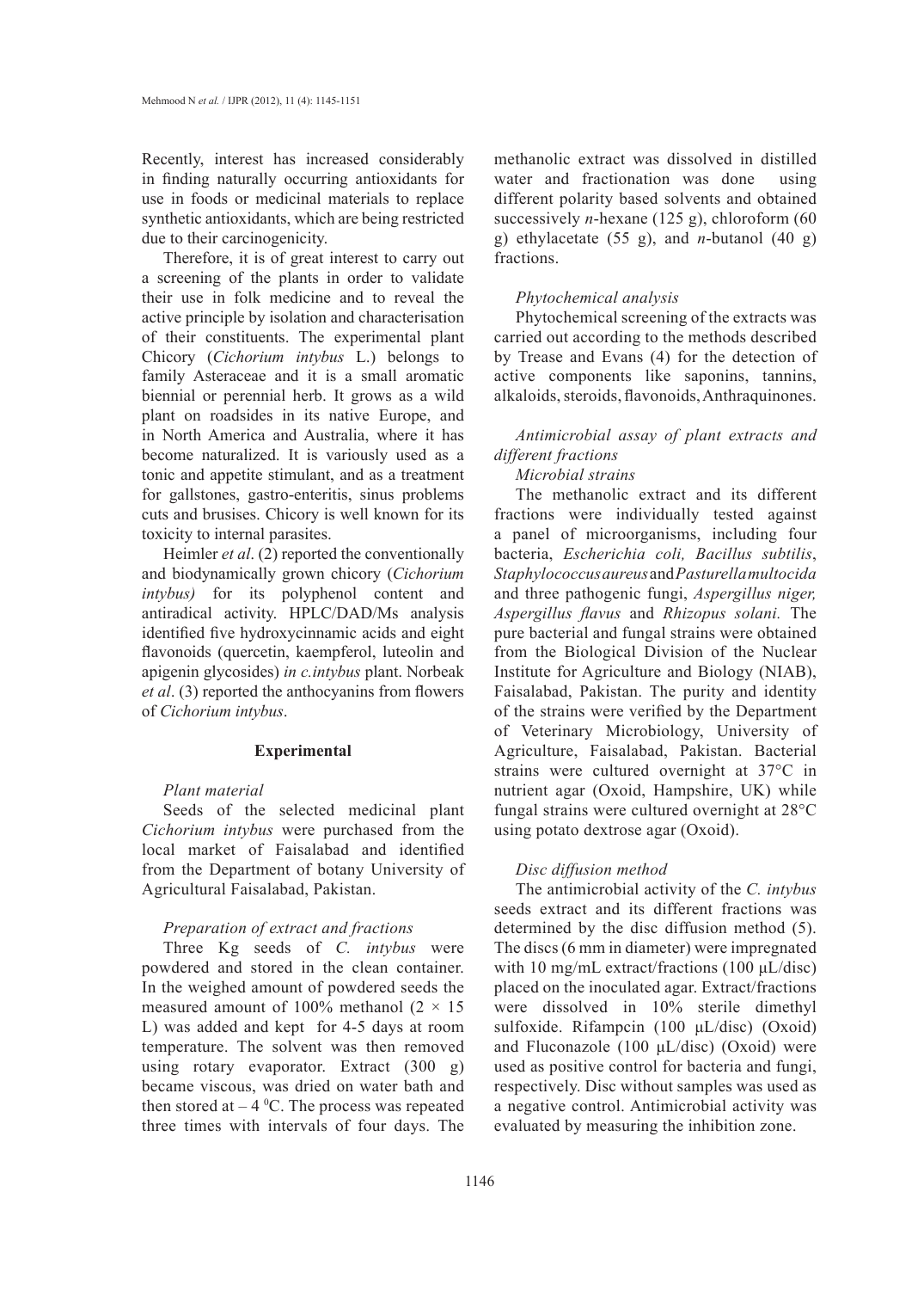#### *Resazurin microtitre-plate assay*

The minimum inhibitory concentration (MIC) of the extract and fractions was evaluated by a modified resazurin microtitre-plate assay as reported by Sarker *et al*. (6) with modification. Briefly, a volume of 100 μL of extracts/fractions solutions in 10% dimethyl sulfoxide (DMSO, v/v) was transferred into the first row of the 96 well plates. To all other wells, 50 μL of nutrient broth and muller hinton broth for bacteria and fungi respectively were added. Two-fold serial dilutions were performed using a multichannel pipette such that each well had 50 μL of the test material in serially descending concentrations. To each well 10 μL of resazurin indicator solution (prepared by dissolving 270 mg resazurin tablet in 40 mL of sterile distilled water) were added. Finally, 10 μL of bacterial/fungal suspension were added to each well. Each plate was wrapped loosely with cling film to ensure that bacteria did not become dehydrated. Each plate had a set of controls: a column with a broad spectrum antibiotics as positive control, a column with all solutions with the exception of the test samples, a column with all solutions with the exception of the bacterial/fungal solution adding 10 μL of broths instead and a column with 10% DMSO (v/v) solution as a negative control. The plates were prepared in triplicate, and incubated at 37°C for 24 h and 28°C for 48 h for bacteria and fungi respectively. The absorbance was measured at 620 nm by micro quant for fungus and at 500 nm for bacteria. The color change was then assessed visually. The growth was indicated by color changes from purple to pink or colorless. The lowest concentration at which color change appeared was taken as the MIC value.

#### *Antioxidant activity*

# *Determination of total phenolic contents (TPC)*

Amount of Total phenolic contents were determined using Folin Ciocalteu reagent process (7). 1 milligram of extract was dissolved with 0.5 ml of 50 time diluted folin reagent and 7.5 mL of deionized water. Mixture was placed at room temperature for 10 min. 1.5 mL of 10%  $\text{Na}_2\text{CO}_3(w/v)$  was added to the mixture. Heated the mixture on water bath for 20 min at 40°C. It was cooled and the absorbance was noted at 755

nm. Amounts of total phenolics were calculated using calibration curve for gallic acid (10-100 ppm). The consequences were expressed as gallic acid equivalent per dry matter. Sample was analyzed thrice and results averaged.

# *Determination of total flavonoid contents (TFC)*

Spectrophotometric method following a previously reported method was used to measure TFC (8). In a few words, plant extract of each material (1mL containing 0.1 mg / mL) was placed in a 10 mL volumetric flask, then added distilled water 5 ml and  $0.3$  mL of 5% NaNO<sub>2</sub> was added to each volumetric flask initially; after 5 min.,  $0.6$  mL of  $10\%$  AlCl, was added. After another 5 min, 2 mL of 1 M NaOH was added and volume made up with distilled water. Then solution was mixed. At 510 nm absorbance of the reaction mixture was taken using a spectrophotometer. TFC were evaluated as catechin equivalents (g/100 g of dry plant matter). Three readings were taken for each sample and results were averaged.

#### *DPPH radical scavenging assay*

The antioxidant activity of the samples was assessed through their ability of scavenging 2, 2\_-diphenyl-1-picrylhydrazyl stable radicals (DPPH). The DPPH assay was performed as described by Mimica-Dukic *et al.* (9). The samples (from 10 to 500 μg mL-1) were mixed with 1 mL of 90 μM DPPH solution and made up with 95% methanol, to a final volume of 4 mL. Synthetic antioxidant, BHT was used as control. After 1 h incubation period at room temperature, the absorbance was recorded at 515 nm. Percent radical scavenging concentration was calculated using the following formula:

Radical Scavenging  $(\%)=100 \times (Ablank -$ Asample / Ablank)

Here, Ablank is the absorbance of the control (containing all reagents except the test essential oil/compounds), and Asample is the absorbance of the test samples. Extract/fractions concentration providing 50% inhibition  $(IC_{50})$ was calculated from a graph plotting percentage inhibition against extract/fraction concentration.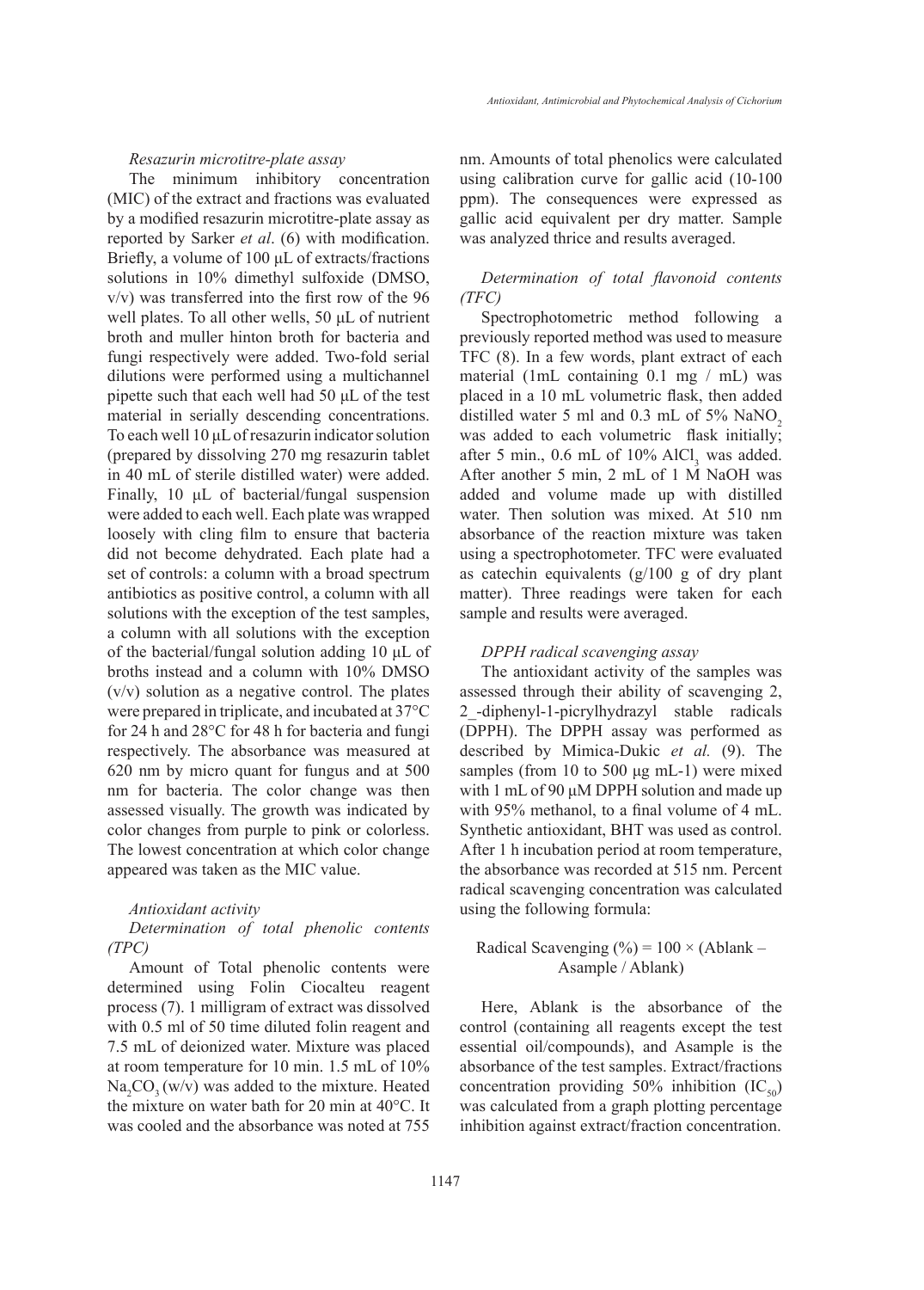| $\overline{\phantom{a}}$ | $\checkmark$<br>Inference                  |               |  |  |  |  |
|--------------------------|--------------------------------------------|---------------|--|--|--|--|
| Phytochemicals           | <b>Extracts of Cichorium intybus seeds</b> |               |  |  |  |  |
|                          | Methanolic extract                         | Water extract |  |  |  |  |
| Alkaloids                | $^{+}$                                     | $^{+}$        |  |  |  |  |
| Flavonoids               | $^{+}$                                     | $^{+}$        |  |  |  |  |
| Tannins                  | $^{+}$                                     | $^{+}$        |  |  |  |  |
| Steroids                 | $^{+}$                                     | $^{+}$        |  |  |  |  |
| Saponins                 | $^{+}$                                     | $^{+}$        |  |  |  |  |
| Anthraquinones           | $^{+}$                                     | $^{+}$        |  |  |  |  |

Table 1. Phytochemical constituents of *C. intybus* seeds in methanol and water extracts.

 $Key = +$ , Present

## *Statistical analysis*

All the experiments were conducted in triplicate unless stated otherwise and statistical analysis of the data was performed by analysis of variance (ANOVA), using STATISTICA 5.5 (Stat Soft Inc, Tulsa, Oklahoma, USA) software. A probability value of difference  $p \leq 0.01$  was considered to denote a statistically significance All data were presented as mean values  $\pm$ standard deviation (SD).

# **Results and Discussion**

## *Phytochemical analysis*

Phytochemical components such as alkaloids, flavonoids, saponins, tannins, steroids, anthraquinone were determined in *Cichorium intybus* seeds and results are presented in Table 1. Phytochemical analysis revealed that important chemicals like alkaloids, flavonoids, tannins, saponins, anthraquinons, steroids and terpenoids were present in *Cichorium intybus*  seeds. The presence of flavonoids and Tannins in *Cichorium intybus* seeds extract are in agreement with previously reported results of Nandagopal and Ranjitha (10) and Muthusamy *et al*. (11).

# *Antimicrobial activity of Cichorium intybus seeds*

The antimicrobial activity of the methanolic extract and fractions from *C. intybus* seeds against a panel of food-borne and pathogenic microorganisms were assessed. The results are presented in Table 2. The extract and fractions exhibited considerable antimicrobial activity against all the strains tested. The results from the disc diffusion method, followed by measurement of minimum inhibitory concentration (MIC), indicated that 100% methanolic extract showed good activity against *E. coli* and *P. multocida ,*  showing the inhibition zones (18.7 and 15.5 mm) and the lowest MIC values (80.4 and 140 mg/ mL), respectively. Least activity was exhibited against *A. niger* and *B. subtilis*, with the smallest inhibition zones (12.3 and 12 mm) and the highest MIC values (182 and 198 mg/mL). Ethylacetate fraction showed strong activity against *E. coli* and *S. aureus* with inhibition zones (22.5 and 21 mm) and the lowest MIC values (50.3 and 60.2 mg/mL), respectively. Least activity was exihibited against *A. flavus* and *A. niger* with inhibition zones (12.5 and 11.5 mm) and the highest MIC values (180 and 205 mg/mL), respectively. Chloroform fraction showed good activity against *S.aureus* and *E. coli,* showing the inhibition zones (17 and 16.5 mm) and the lowest MIC values (110 and 125 mg/mL), respectively. Least activity was exhibited against *B. subtilis*  and *P. multocida*, with the smallest inhibition zones (12 and 10 mm) and the highest MIC values (198 and 215 mg/mL). *n*-butanol fraction showed good activity against *P. multocida* and *S*. aureus*,* showing the inhibition zones (21.5 and 18 mm) and the lowest MIC values (60.1 and 90.2 mg/mL), respectively. Least activity was exhibited against *A. flavus* and *A. niger*, with the smallest inhibition zones (13 and 11 mm) and the highest MIC values (178 and 210 mg/mL). *n*-hexane fraction showed good activity against *S. aureus* and *E.coli,* showing the inhibition zones (18 and 15.2 mm) and the lowest MIC values (90.2 and 140 mg/mL), respectively. Least activity was exhibited against *A. flavus* and *B. subtilis*, with the smallest inhibition zones (12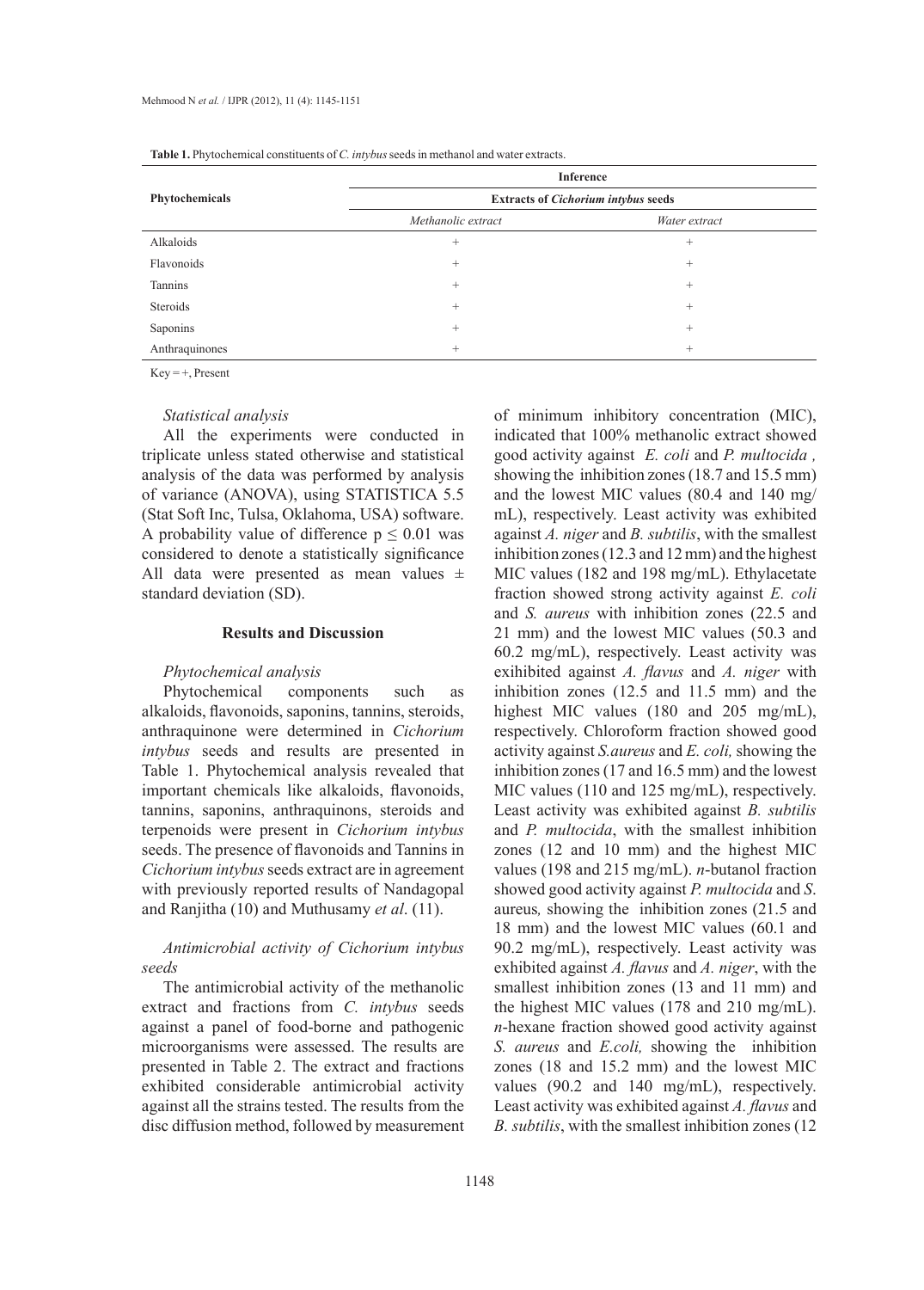|                                            | <b>Methanolic extract and different fractions</b> |                              |                              |                               |                            |                             |                            |  |  |  |
|--------------------------------------------|---------------------------------------------------|------------------------------|------------------------------|-------------------------------|----------------------------|-----------------------------|----------------------------|--|--|--|
| <b>Tested Microorganisms</b>               | Methanol 100%                                     | <b>Ethylacetate</b>          | <b>Chloroform</b>            | $n$ -butanol                  | $n$ -hexane                | <b>Fluconazole</b>          |                            |  |  |  |
| Diameter of inhibition zone <sup>b</sup>   |                                                   |                              |                              |                               |                            |                             |                            |  |  |  |
| Bacillus subtilis                          | $12.0 + 1.63$ <sup>a</sup>                        | $17.2 + 2.21$ <sup>d</sup>   | $12+1.41^{ab}$               | $15.5 + 1.25$ <sup>c</sup>    | $10+1.47b$                 | $18.50 + 1.73$ <sup>a</sup> | ------                     |  |  |  |
| Pasturella, multocida                      | $15.5 + 1.25^a$                                   | $17.7 \pm 2.09$ <sup>d</sup> | $10.0 + 1.47$ <sup>ab</sup>  | $21.5 \pm 1.91$ <sup>c</sup>  | $13.5 \pm 2.06^b$          | $27.5 \pm 1.65$ c           | ------                     |  |  |  |
| Staphylococcus aureus                      | $14.5 + 1.00b$                                    | $21.0 + 2.58$ c              | $17.0 + 1.58$ <sup>b</sup>   | $18.0 + 1.63$ <sup>a</sup>    | $18.0 + 1.82$ <sup>c</sup> | $23.4 + 0.866$ <sup>a</sup> | ------                     |  |  |  |
| Escherichia coli                           | $18.7 + 0.21$ <sup>a</sup>                        | $22.5 + 0.41$ <sup>e</sup>   | $16.5 + 0.25^b$              | $16.0 + 1.41$ <sup>c</sup>    | $15.2 + 1.40^e$            | $25.5 + 1.65$ <sup>c</sup>  | ------                     |  |  |  |
| Aspergillus niger                          | $12.3 + 2.21$ <sup>cd</sup>                       | $11.5 + 1.00^a$              | $11.5 + 1.26$ <sup>de</sup>  | $11.0 + 0.81$ <sup>e</sup>    | $13.0 + 0.81$ <sup>b</sup> | ------                      | $14.4 + 0.32$ <sup>c</sup> |  |  |  |
| Aspergillus flavus                         | $12.5 \pm 1.29$ <sup>c</sup>                      | $12.5 \pm 1.73$ <sup>b</sup> | $12.5 \pm 0.97$ <sup>d</sup> | $13.0 \pm 1.41$ <sup>ab</sup> | $12.0 + 0.81$ <sup>c</sup> | ------                      | $24.8 + 0.76$ <sup>a</sup> |  |  |  |
| Rhizopus solani                            | $13.0 + 1.82^b$                                   | $14.2 + 1.25$ <sup>b</sup>   | $12.5 + 1.25$ <sup>c</sup>   | $14.7 + 1.89$ <sup>c</sup>    | $a$ 12.5+0.95              | ------                      | $18.7 + 0.98$ c            |  |  |  |
| Minimum inhibitory concentration $(MIC)^c$ |                                                   |                              |                              |                               |                            |                             |                            |  |  |  |
| <b>Bacillus</b> subtilis                   | $198 + 1.32$                                      | $110+7.34$                   | $198 + 6.30$                 | $140 + 5.52$                  | $5.11$ 215+                | $80.4 + 6.68$               | ------                     |  |  |  |
| Pasturella, multocida                      | $140+1.36$                                        | $90.2 + 4.10$                | $215 + 7.26$                 | $60.1 + 3.71$                 | $178 + 8.81$               | $8.32 + 3.77$               | ------                     |  |  |  |
| Staphylococcus aureus                      | $160+5.50$                                        | $60.2 \pm 2.65$              | $110+1.74$                   | $90.2 \pm 1.82$               | $90.2 + 9.30$              | $41.2 + 3.83$               |                            |  |  |  |
| Escherichia coli                           | $80.4 \pm 1.26$                                   | $50.3 \pm 2.14$              | $125 + 7.70$                 | $125 \pm 1.31$                | $140 + 8.16$               | $23.5 \pm 1.0$              | ------                     |  |  |  |
| Aspergillus niger                          | $182+1.38$                                        | $205+7.42$                   | $205+0.90$                   | $210+4.75$                    | $178 + 1.29$               | ------                      | $160.2 + 6.71$             |  |  |  |
| Aspergillus flavus                         | $180+1.80$                                        | $180+7.42$                   | $180+0.90$                   | 178+4.75                      | $198 + 1.28$               | ------                      | $33.4 + 2.52$              |  |  |  |
| Rhizopus solani                            | $178 + 4.08$                                      | $160 + 3.83$                 | $180 + 3.81$                 | $140 + 2.52$                  | $180 + 8.52$               | ------                      | $80.4 + 1.74$              |  |  |  |

| <b>Table 2.</b> Antimicrobial activity in terms of inhibition zones and minimum inhibitory concentration of methanolic extract and different |  |  |  |  |  |  |
|----------------------------------------------------------------------------------------------------------------------------------------------|--|--|--|--|--|--|
| fractions of <i>C. intybus</i> seeds against selected bacterial and fungal strains <sup>a</sup> .                                            |  |  |  |  |  |  |

a Values are mean ± SD of three separate experiments.

b Diameter of inhibition zone (mm) including disc diameter of 6 mm.

c Minimum inhibitory concentration, MIC (mg/mL).

Letters in superscript show the significance of the results against single strain.

and 10 mm) and the highest MIC values (198 and 215 mg/mL). In general, the antimicrobial activity of the tested extracts and fractions is comparable with the standard drugs, rifampcin and fluconazole. The results indicated that plant extract and fractions showed poor antifungal activity against *A. niger and A. flavus*. Mild antifungal activity was shown against *R. solani.*

Petrovic *et al*. (12) reported the antibacterial activity of root extracts of *C.intybus* against *E. coli, S. aureus, B. subtilis and P. multocida* strains where all the tested extracts showed antibacterial activity, the ethyl acetate extract being the most active one. These results are in agreement with our analysis where ethylacetate fraction of *C. intybus* seeds was being most potent against *E. coli* and *S. aureus.* Overall *C.intybus* seeds showed mild antibacterial and poor antifungal activity*.* Nandagopal and Ranjitha (10*)* reported the antimicrobial activity of *Cichorium Intybus* and experimentally prove that the whole plant contains a number of medicinally important compounds such as inulin, esculin, volatile compounds (monoterpenes and sesquiterpenes), coumarins, flavonoids and vitamins. Root extracts showed more inhibitory action on *Bacillus subtilis, Staphylococcus aureus* and S*almonella typhi* than *Micrococcus luteus* and *Escherichia coli*. Some of the organic compounds were detected in the extracts and fractions of *C.intybus* seeds include alkaloids, flavonoids, saponins, tannins, steroids, anthraquinone (Table 1). These compounds have previously been reported to have antimicrobial activities recorded against these organisms. Plant chemicals are thought to have the potentiality of useful drugs if properly harnessed (13-15). The *C.intybus* seeds extract/ fractions were found to be poor against fungal strains which mean they may not be useful for treatment of fungal infections. The cell wall components of bacteria are quite different from those of fungi. While the cell wall of bacteria are either made up of acetyl muramic acid (AMA) or acetyl glucose amine (AGA) fungal cell wall is made up of fungal cellulose. This may explain the reason for the differences in their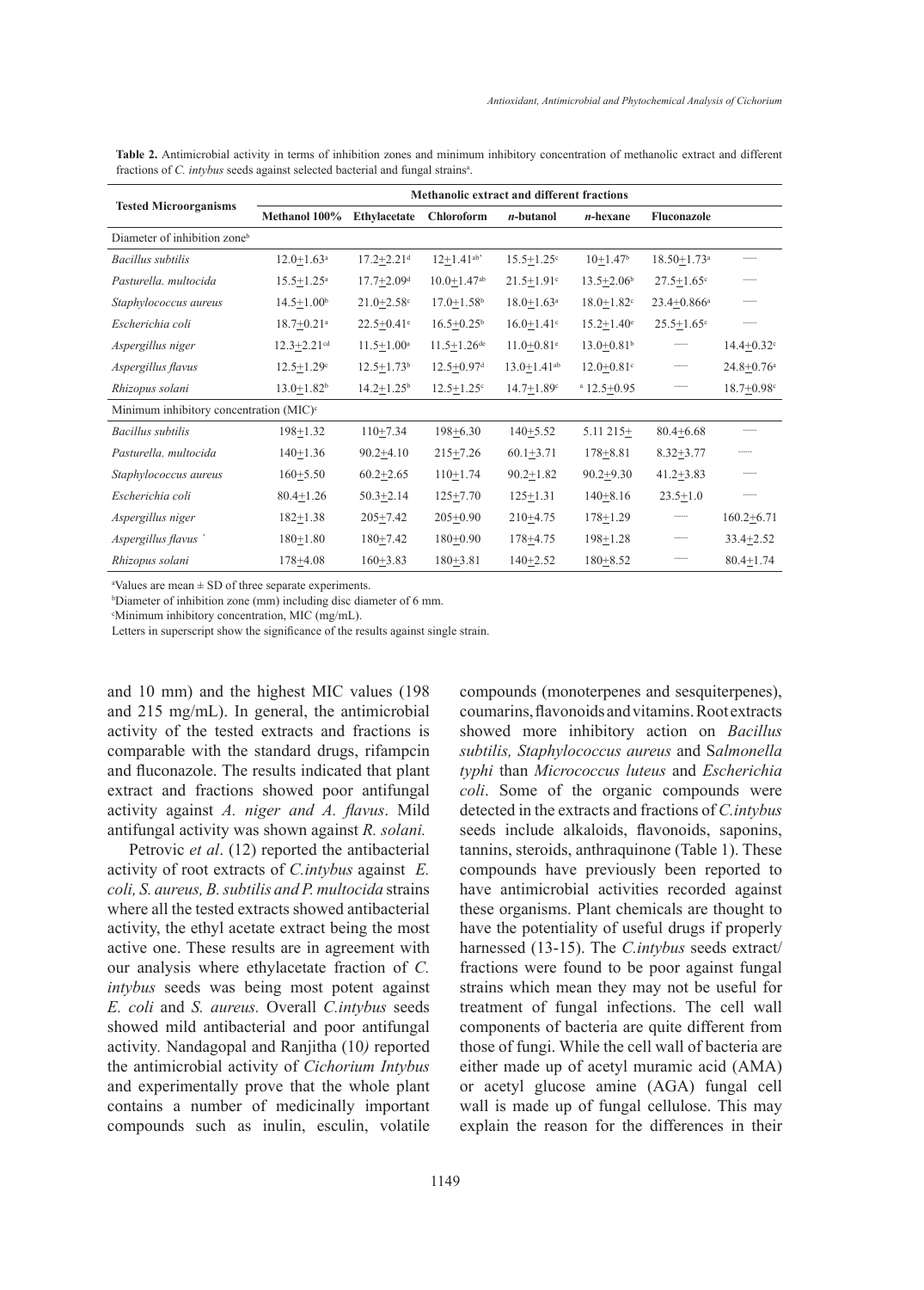|                                                                           | Methanolic extract and various fractions |                   |                     |                   |                  |                 |  |  |  |
|---------------------------------------------------------------------------|------------------------------------------|-------------------|---------------------|-------------------|------------------|-----------------|--|--|--|
| <b>Antioxidant assays</b>                                                 | Methanol                                 | <b>Chloroform</b> | <b>Ethylacetate</b> | <i>n</i> -butanol | <i>n</i> -hexane | <b>BHT</b>      |  |  |  |
| Total phenolic contents <sup>b</sup><br>$(mg/100 g$ of Dry plant matter)  | $285 \pm 4.92$                           | $170 \pm 5.91$    | $210 \pm 4.15$      | $120\pm3.21$      | $50.8 \pm 2.44$  |                 |  |  |  |
| Total flavonoid contents <sup>e</sup><br>$(mg/100 g$ of Dry plant matter) | $150 \pm 2.81$                           | $113 \pm 3.61$    | $132 \pm 4.37$      | 90±3.57           | $43.3 \pm 1.84$  |                 |  |  |  |
| DPPH, $IC_{so}(\mu g/mL)$                                                 | $21.28 \pm 1.65$                         | $38.25 \pm 1.69$  | $29.42 \pm 2.55$    | $50.21 \pm 1.81$  | $72.14 \pm 2.42$ | $19.5 \pm 0.95$ |  |  |  |

a Values are mean ± SD of three separate experiments.

b Total phenolic contents expressed as gallic acid equivalent.

c Total flavonoid contents expressed as catechin equivalent.

susceptibility to the plant extract/fractions in this experiment. Therefore we would like to state that constituents of this plant seeds may serve as a source of drugs useful in treatment of bacterial infections.

#### *Antioxidant activity*

The total phenolic contents (TPC) and total flavonoid contents (TFC) of *C. intybus* seed extract/fractions are presented in Table 3. The amounts of TPC and TFC extracted from *C. intybus* seeds in different solvent systems were in the ranges 50.8-285 GAE (mg/100 g of Dry plant matter) and 43.3-150 CE (mg/100 g of Dry plant matter), respectively. Generally the significant difference  $(p < 0.01)$  was observed among different solvent systems and fractions. 100% Methanolic extract of the *C. intybus* seeds showed the highest TPC and TFC, 285 and 150 mg/100 g, respectively. These differences in the amount of TPC and TFC may be due to varied efficiency of the extracting solvents to dissolve endogenous compounds. The ability of different solvents to extract TPC and TFC was of the order:  $100\%$  methanol > ethylacetate > chloroform > *n*-butanol > *n*-hexane. Methanol is efficient and the most widely used to extract antioxidative components including phenolic acids and other phenolic components (16). Although, chloroform and ethyl acetate also extracted reasonable amounts of TPC and TFC, however, due to comparatively lower their polarity, were less effective. Conversely, *n*-hexane being non-polar in nature was the least effective for the extraction of phenolics. Akroum *et al*. (17) reported different phytochemicals in *C. intybus* as sterols, phenolic acids and volatile

oils, so it's concluded that antioxidant activity of this plant may be due to these constituents which are also present in *C. intybus* seeds extracts as shown in Table 1.

As the concentration of phenolic compounds or degree of hydroxylation of the phenolic compounds increases, DPPH scavenging activity increases, hence does the antioxidant activity. *C. intybus* seeds extracts and fractions showed excellent radical scavenging activity, with  $IC_{50}$ (the extract concentration providing 50% of inhibition) values of 21.28–72.14 µg/mL. When compared with the synthetic antioxidant BHT  $(IC_{50} = 19.5 \mu g/mL)$ , both extracts and fractions offered slightly lower antioxidant activity. *n*-hexane fraction showed maximum  $IC_{50}$  value and its antioxidant was lowered as compared to other extract and fractions. Akroum *et al*. (17) reported the  $IC_{50}$  15 > 1000 of *C.intybus* leaves methanolic extract. These results are in accord with our results where  $IC_{50}$  also in range of these results.

## **Conclusion**

The methanolic extract and ethylacetate fraction of seeds exhibited good antioxidant activity. The various fractions of *C. intybus*  showed moderate activity as antibacterial agent while antifungal activity of *C. intybus* extract/ fractions was very low against A*. flavus* and *A. niger* while mild against *R. solani.* A compaeison among the results leads us to the conclusion that constituents of this plant extract may serve as a source of drugs useful in the chemotherapy of some infections caused by bacteria and also as an antioxidant agent.